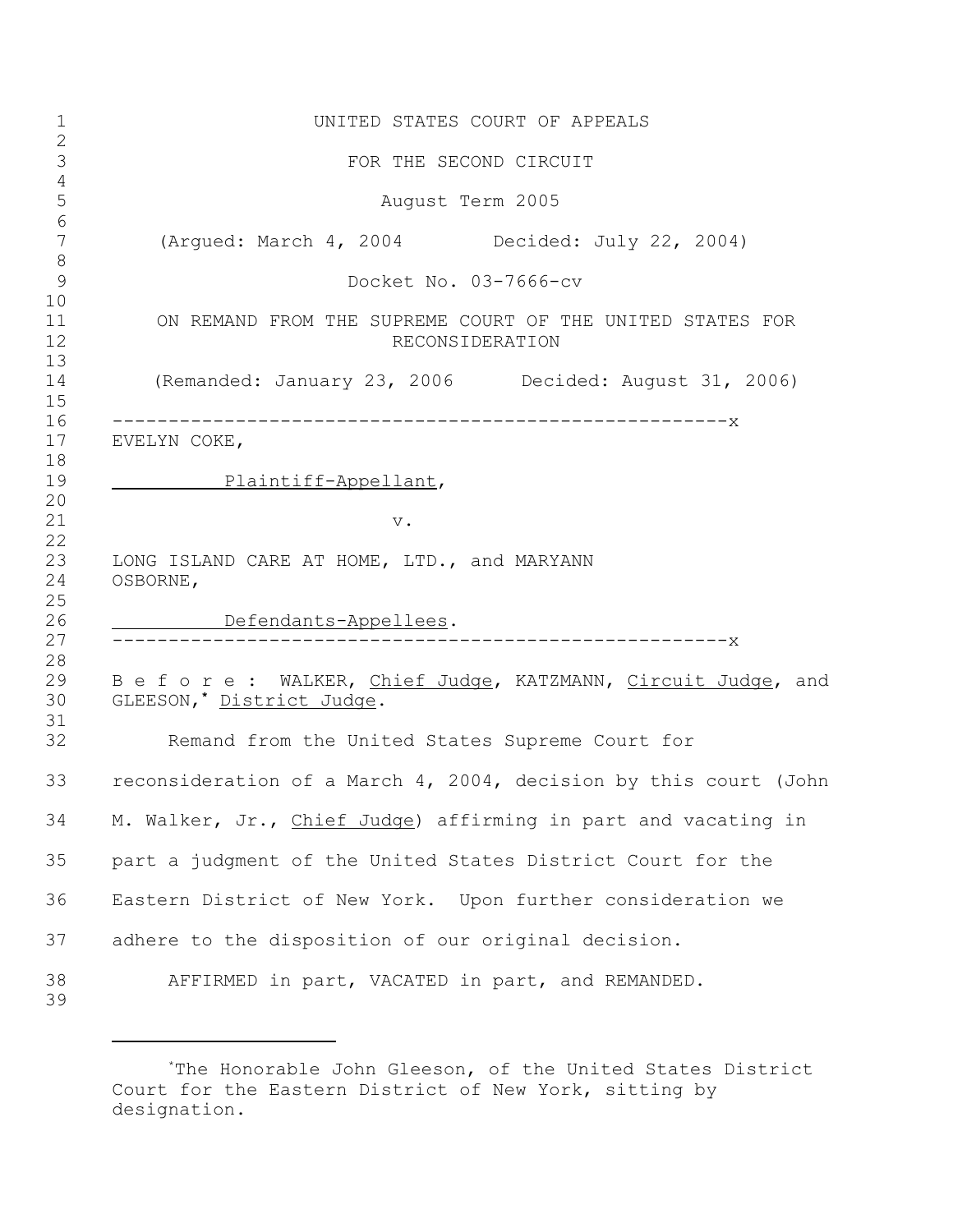| $\mathbf 1$<br>$\mathbf{2}$<br>3<br>$\sqrt{4}$<br>5<br>6                               | Harold Craig Becker, Chicago,<br>Illinois (Michael Shen and<br>Constantine P. Kokkoris, New York,<br>New York, on the brief), for<br>Plaintiff-Appellant.                                                                                                                                                                                                                                                                                                                                       |
|----------------------------------------------------------------------------------------|-------------------------------------------------------------------------------------------------------------------------------------------------------------------------------------------------------------------------------------------------------------------------------------------------------------------------------------------------------------------------------------------------------------------------------------------------------------------------------------------------|
| $\boldsymbol{7}$<br>$\,8\,$<br>9                                                       | Daniel S. Alter, New York, New<br>York, for Defendants-Appellees.                                                                                                                                                                                                                                                                                                                                                                                                                               |
| 10<br>11<br>12<br>13<br>14<br>15<br>16<br>17<br>18                                     | Stuart R. Cohen, AARP Foundation<br>Litigation, Washington, D.C. (Sarah<br>L. Lock and Dorothy Siemon, AARP<br>Foundation Litigation, Washington,<br>D.C.; Michael R. Schuster, AARP,<br>Washington, D.C., on the brief),<br>for AARP as amicus curiae in<br>support of Plaintiff-Appellant.                                                                                                                                                                                                    |
| 19<br>20<br>21<br>22<br>23<br>24<br>25                                                 | Joel L. Hodes, Whiteman Osterman &<br>Hanna LLP, Albany, New York (Ellen<br>M. Bach, of counsel), for New York<br>State Association of Health Care<br>Providers, Inc. as amicus curiae in<br>support of Defendants-Appellees.                                                                                                                                                                                                                                                                   |
| 26<br>27<br>28<br>29<br>30<br>31<br>32<br>33<br>34<br>35<br>36<br>37<br>38<br>39<br>40 | Susan Choi-Hausman, Senior Counsel,<br>Corporation Counsel of the City of<br>New York, New York, New York<br>(Michael A. Cardozo and Pamela<br>Seider Dolgow, Corporation Counsel<br>of the City of New York, New York,<br>New York; Stephen J.A. Acquario,<br>General Counsel, New York State<br>Association of Counties, Albany,<br>New York, on the brief), for City<br>of New York and New York State<br>Association of Counties as amici<br>curiae in support of Defendants-<br>Appellees. |
| 41<br>42<br>43<br>44<br>45<br>46<br>47<br>48                                           | Joanna Hull, Attorney, United<br>States Department of Labor,<br>Washington, D.C. (Howard M.<br>Radzely, Solicitor of Labor, Steven<br>J. Mandel, Associate Solicitor, and<br>Paul L. Frieden, Counsel for<br>Appellate Litigation, United States<br>Department of Labor, Washington,                                                                                                                                                                                                            |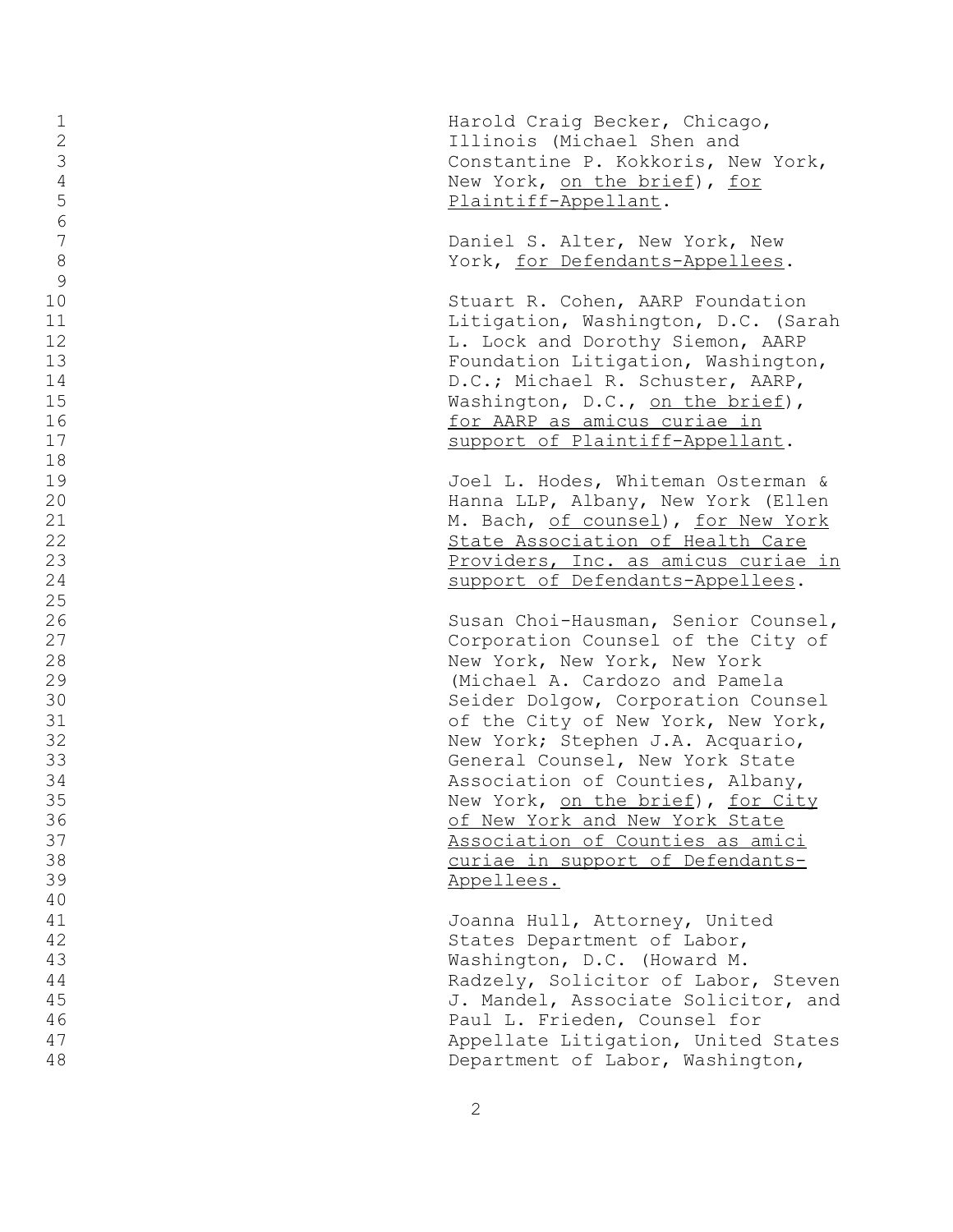|    | D.C., on the brief) for Secretary   |
|----|-------------------------------------|
|    | of Labor as amicus curiae in        |
|    | support of Defendants-Appellees.    |
|    |                                     |
|    | John Longstreth, Preston Gates      |
| 6  | Ellis & Rouvelas Meeds LLP,         |
|    | Washington, D.C., for Home Care     |
| 8  | Association of New York State, Inc. |
| 9  | as amicus curiae in support of      |
| 10 | Defendants-Appellees.               |
| 11 |                                     |
| 12 | Roxanne G. Tena-Nelson, New York,   |
| 13 | New York, for Continuing Care       |
| 14 | Leadership Coalition, Inc. as       |
| 15 | amicus curiae in support of         |
| 16 | Defendants-Appellees.               |
| 17 |                                     |

PER CURIAM:

 A detailed discussion of the facts of this case and the 21 regulatory scheme at issue is set forth in Coke v. Long Island Care at Home, Ltd., 376 F.3d 118, 121-25 (2d Cir. 2004) ("Coke  $\lfloor T \rfloor$ . The procedural history is this: Plaintiff-Appellant Evelyn Coke appealed from a final judgment entered in the United States District Court for the Eastern District of New York (Thomas C. Platt, Judge) granting Defendants-Appellees Long Island Care at Home and Maryann Osborne judgment on the pleadings pursuant to Federal Rule of Civil Procedure 12(c). See Coke v. Long Island Care at Home, Ltd., 267 F. Supp.2d 332 (E.D.N.Y. 2003). On appeal, this court affirmed in part and vacated in part the district court's judgment, holding that 29 C.F.R. § 552.6 is enforceable on its face but that 29 C.F.R. § 552.109(a) ("§ 33 552.109(a)") is unenforceable. See Coke I, 376 F.3d at 135. By an order dated January 23, 2006, the United States Supreme Court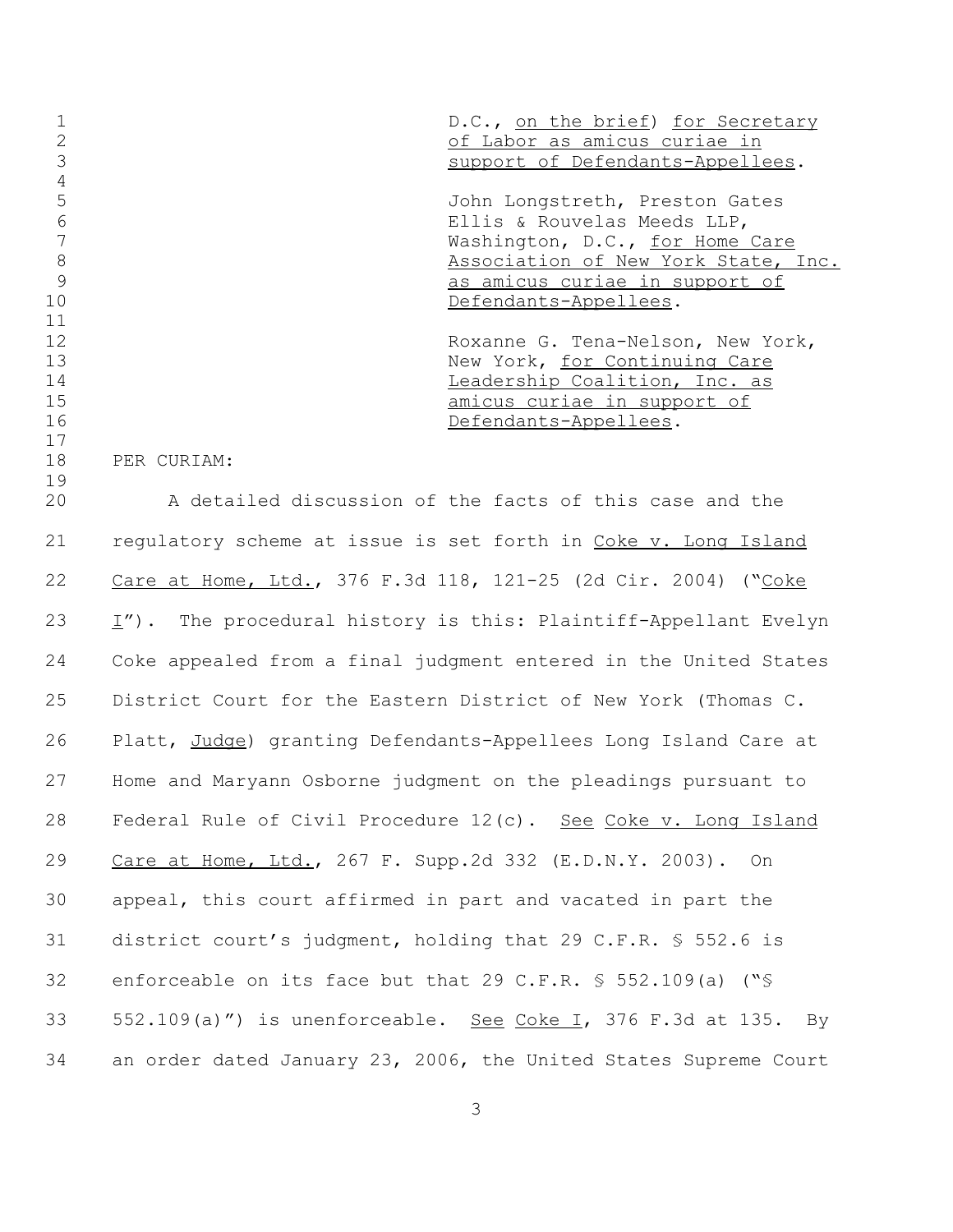granted Defendants-Appellees' petition for a writ of certiorari, vacated this court's 2004 judgment, and remanded the case to "the Second Circuit for further consideration in light of the Department of Labor's Wage and Hour Advisory Memorandum No. 2005- 1 (December 1, 2005)." Long Island Care at Home, Ltd. v. Coke, 126 S. Ct. 1189 (2006). For the reasons that follow, upon reconsideration in light of the Department of Labor's Wage and Hour Advisory Memorandum ("DOL Memo"), we adhere to our original position.

 An administrative agency's rule implementing a statutory provision is entitled to the deference described in Chevron 12 U.S.A., Inc. v. Natural Resource Defense Council, 467 U.S. 837 (1984), "when it appears that Congress delegated authority to the 14 agency generally to make rules carrying the force of law, and that the agency interpretation claiming deference was promulgated 16 in the exercise of that authority." United States v. Mead Corp., 533 U.S. 218, 226-27 (2001). There is no dispute that Congress delegated to the Department of Labor ("DOL" or "the Department") the authority to promulgate legislative rules, which carry the force of law. But for substantially the same reasons set forth in our 2004 decision, we conclude that § 552.109(a) was not intended, at the time of its promulgation, to be a legislative 23 rule; rather, it was meant to be an interpretive rule. While the original notice of proposed rulemaking indicates that the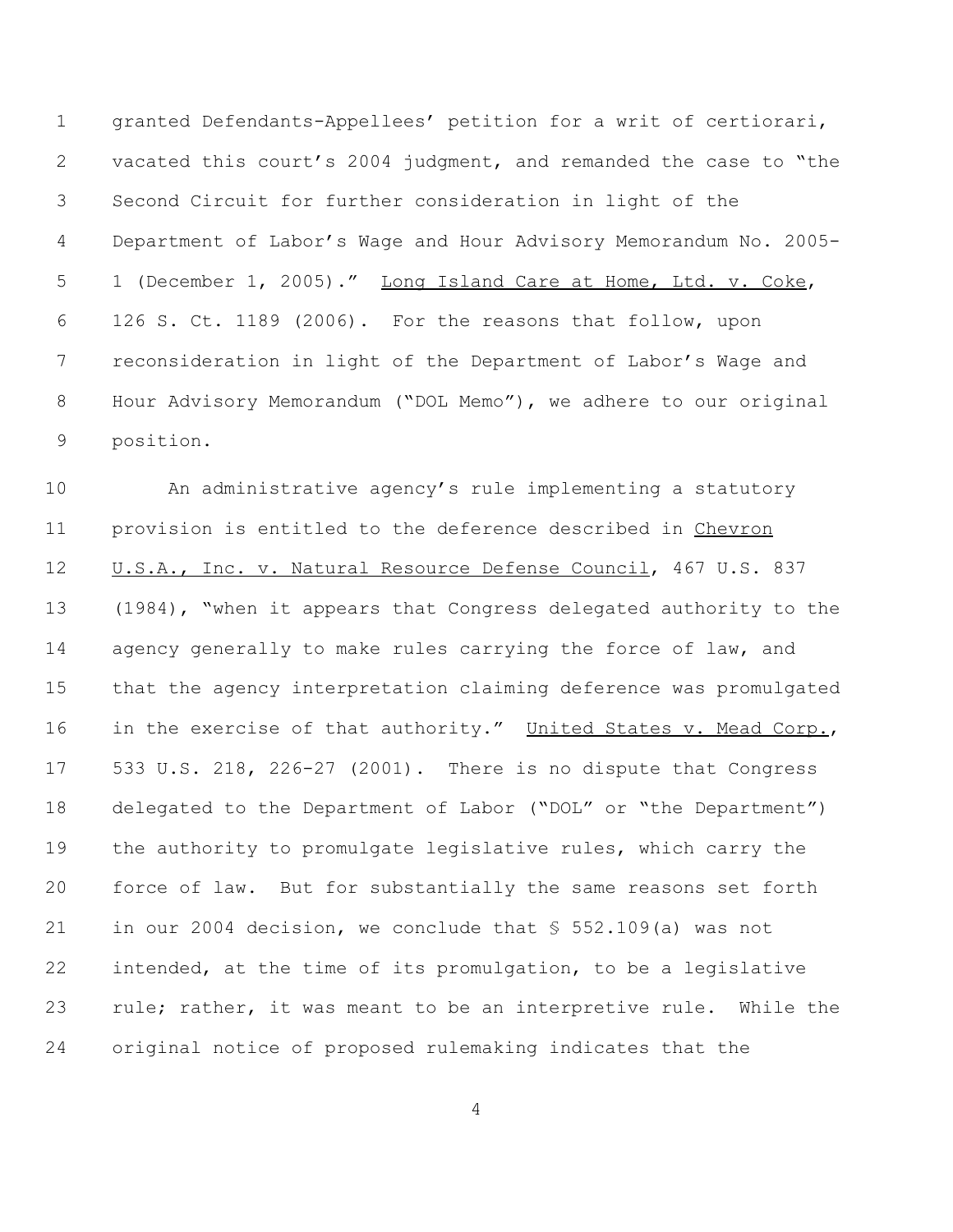entirety of Part 552 of the Code of Federal Regulations was adopted pursuant to the authority delegated by 29 U.S.C. § 213(a)(15), it also indicates that the DOL proposes to add Part 552

 defining and delimiting, in Subpart A, the terms "domestic service employee," [and other terms undefined in the statute] and setting forth, in Subpart B, a statement of general policy and interpretation concerning the application of the Fair Labor Standards Act to domestic service employees.

Employment of Domestic Services Employees, Recordkeeping,

13 Definitions and General Interpretations, 39 Fed. Reg. 35,382, 35, 382 (Oct. 1, 1974). This statement acknowledges that Part 552 is divided into two subparts, each of which has a different purpose. That statement, in combination with the facts that Subpart B is labeled "Interpretations" and that 29 C.F.R. § 552.2(c) indicates that "[t]he definitions required by section 13(a)(15) [of the FLSA] are contained in §§ 552.3, 552.4, 552.5, and 552.6," convinces us that our original conclusion that § 552.109(a) is an interpretive rule was correct. As such, it is entitled only to 22 the level of deference described in Skidmore v. Swift & Co., 323 U.S. 134 (1944) (courts should defer to non-legislative agency 24 rules according to their power to persuade). See also Christensen v. Harris County, 529 U.S. 576, 587 (2000).

 The arguments to the contrary presented in the DOL Memo are not persuasive. The memo indicates that the DOL considers §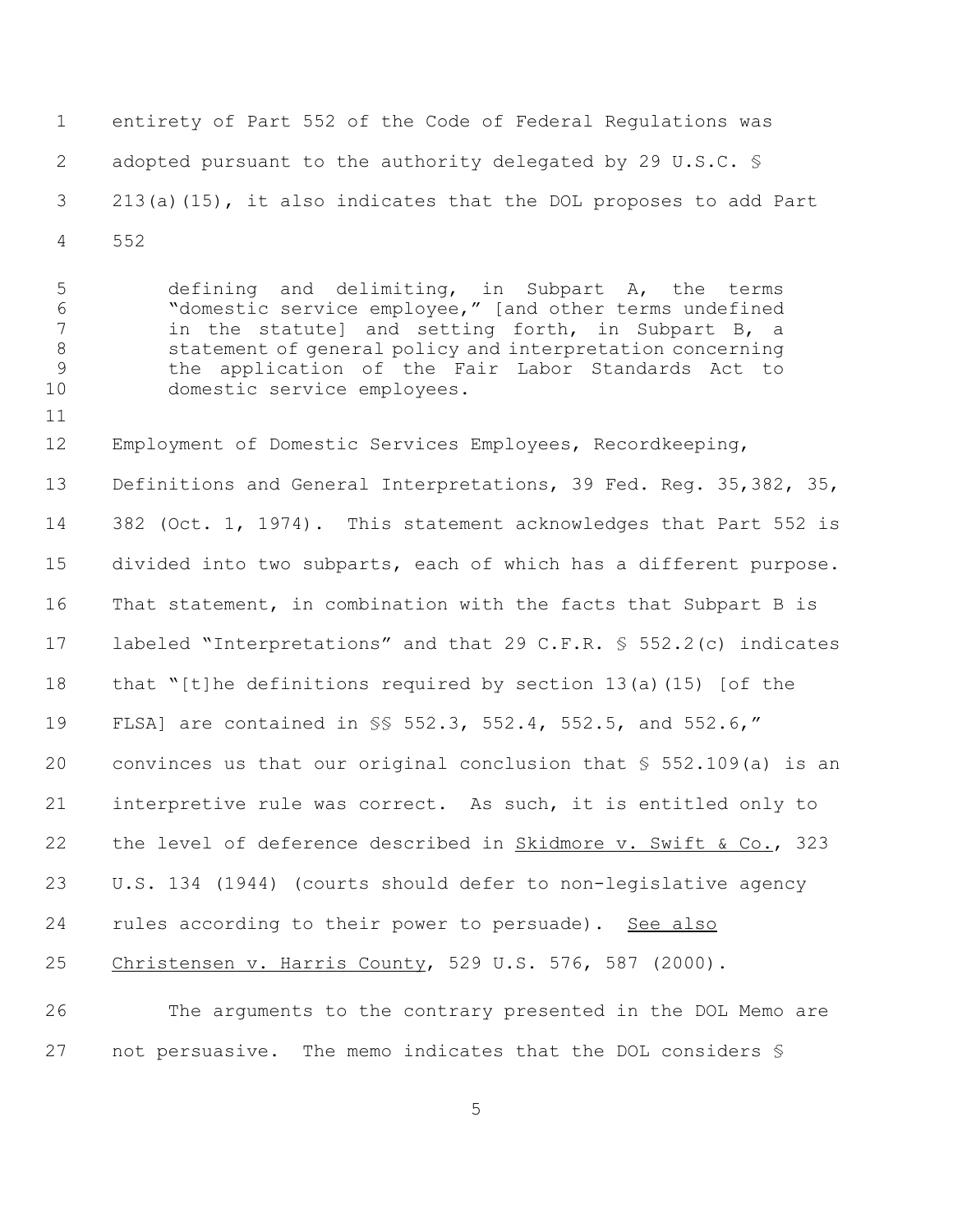552.109(a) legally binding, and points out that, when it promulgated the final rule, it explained that the original version would not have "allowed" the exemption for employees of third parties and that the DOL concluded that the exemptions "can be available" to such employees. The memo asserts that the quoted language indicates that DOL must have believed, at the time the rule was promulgated, that the availability of the exception to employees of third parties turned definitively on its pronouncement in § 552.109(a). But even if all other regulatory provisions were silent on the issue of third-party employees, § 552.109(a) could have been simply intended to provide guidance to DOL employees as to how the agency planned to interpret "domestic service employment" in the third-party employer context. This is, after all, the function that interpretive rules, opinion letters, agency manuals, enforcement 16 guidelines, and other non-legislative agency rules that have been 17 denied Chevron deference perform. See Christensen, 529 U.S. at 587. So even if the agency's determination of whether employees of third parties qualify for the companionship services exemption has always been dependent on § 552.109(a), that does not mean that regulation was promulgated as a legislative regulation intended to have the force of law outside of the agency.

23 Applying Skidmore deference to \$552.109(a), we see nothing in the DOL Memo to persuade us that our original conclusion was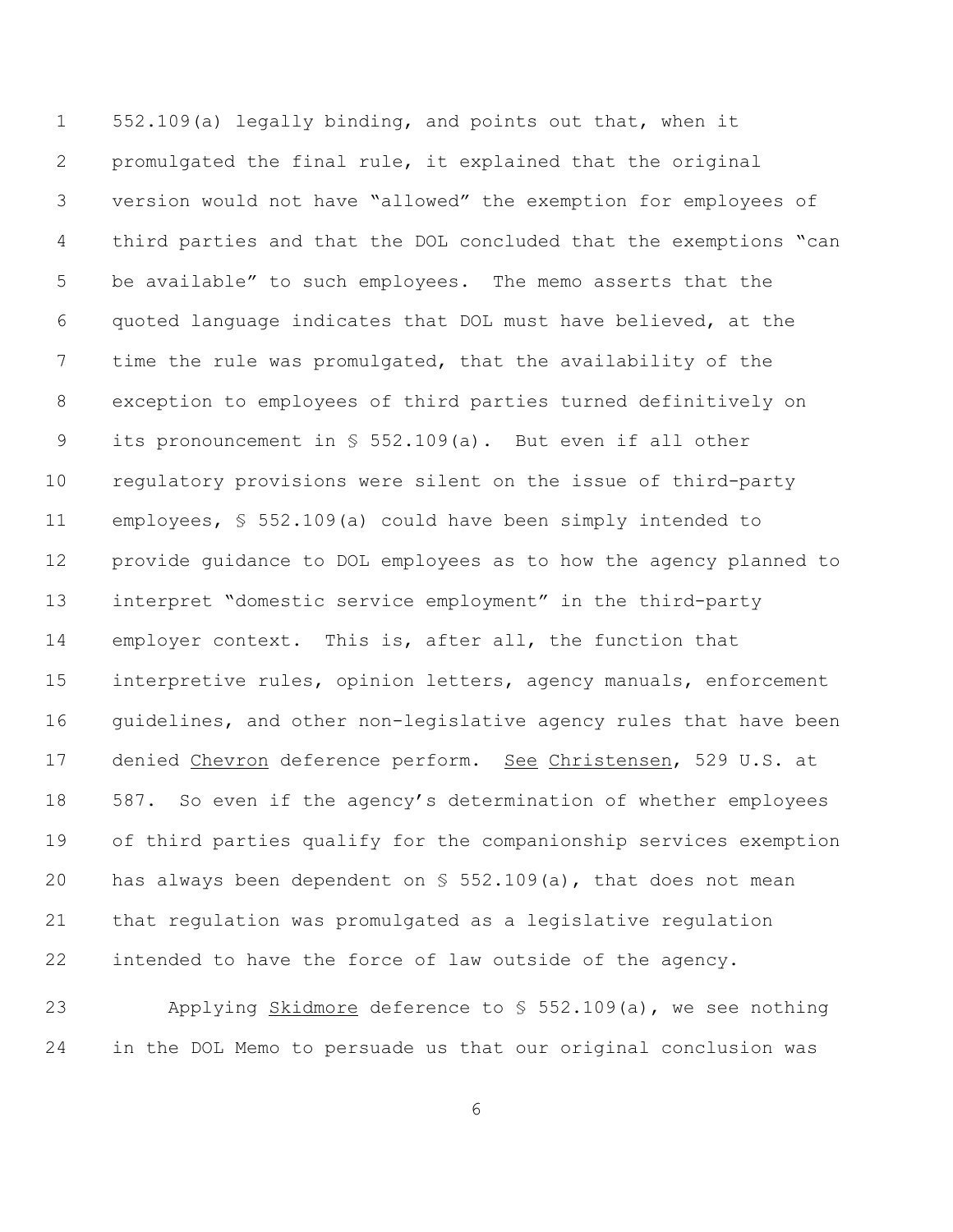in error. We rested that conclusion on our determinations that the regulation is (1) inconsistent with Congress's likely purpose in enacting the 1974 amendments; (2) inconsistent with other regulations; (3) inconsistent with other DOL positions over time; and (4) insufficiently explained by DOL, evidencing a lack of thorough consideration. Coke I, 376 F.3d at 133.

 After consideration of the DOL Memo, we acknowledge that, 8 like most complex statutes, the FLSA has multiple purposes, some of which are in tension with one another. Among these purposes are a desire to expand the coverage of the FLSA to domestics, S. Rep. No. 93-690, 93d Cong., 2d Sess., at 16, 18-20 (1974), to 12 exempt companionship services from that coverage, id. at 20, to ensure that companionship and babysitting services remain affordable for working families, 18 Cong. Rec. 24,715 (1972), and to ensure minimum wage and overtime compensation for domestic workers who were regular bread-winners, responsible for supporting their families, S. Rep. No. 93-690, at 20. The third- party employer regulation as currently written would be consistent with some of these purposes and inconsistent with others. Consideration of congressional intent therefore does not lead to any definitive conclusion regarding the enforceablility of § 552.109(a).

 Our previously expressed concerns about the regulation remain valid. To the extent that the DOL Memo invites us to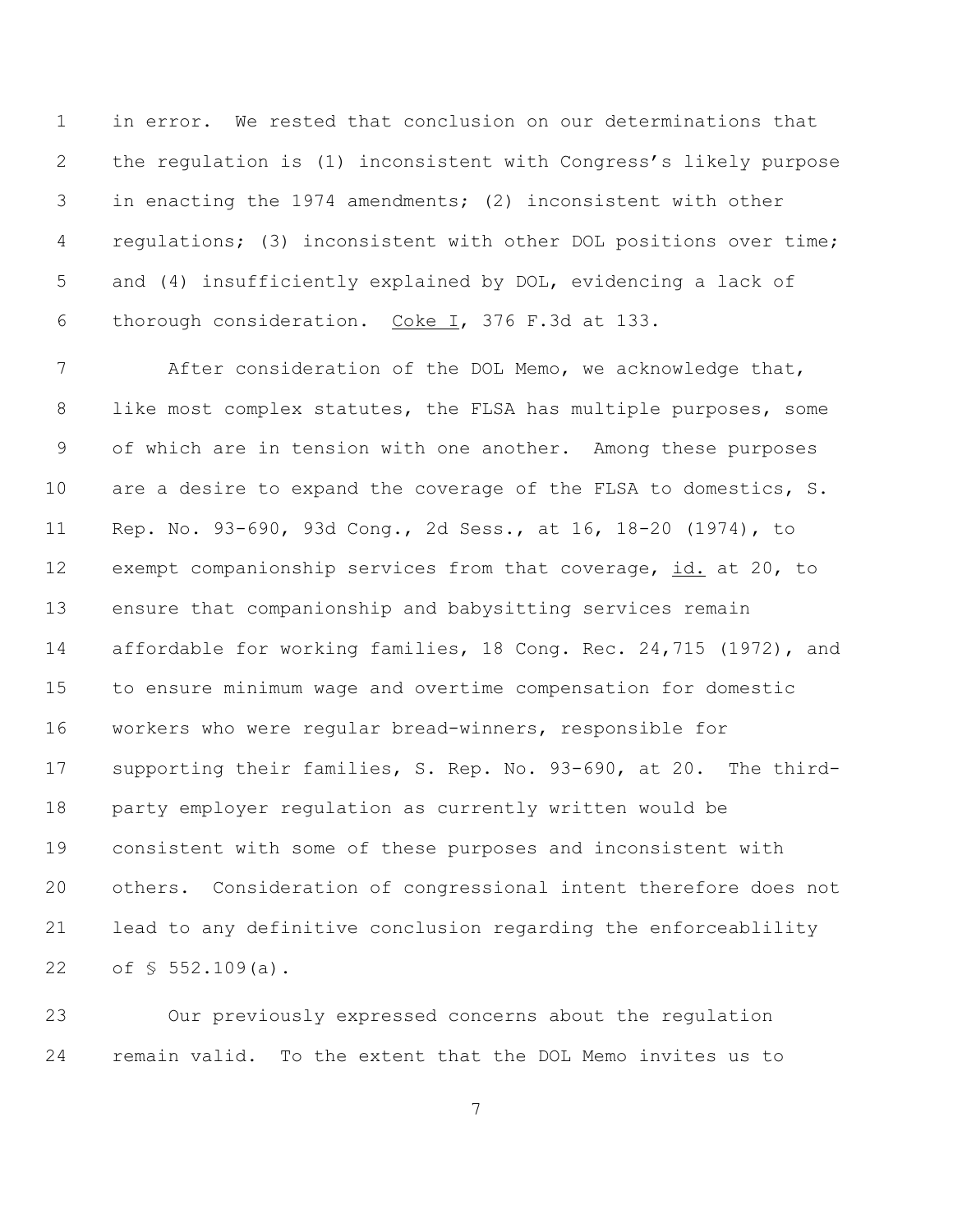reconcile § 552.109(a) and 29 C.F.R. § 552.3 ("§ 552.3") with one another by ignoring the "extraneous vestige of the language's origin" included in the text of § 552.3, we decline to accept the invitation. While we agree that we must make every effort to interpret regulations in such a way as to give each of them meaning and effect, an effort that requires us to ignore the plain language of a regulation with the force of law places more weight on that rule of construction than it can bear. Moreover, we need not defer to an agency's interpretations of its own 10 regulations when those regulations, like  $\S$  552.109(a) and  $\S$ 11 552.3, are unambiguous. Christensen, 529 U.S. at 588.

 With respect to the agency's inconsistent positions regarding § 552.109(a), we acknowledge DOL's statement in the DOL Memo withdrawing and repudiating all previous statements questioning the validity of that regulation. But a current repudiation of those past positions does not mean that they were never advanced. As firm as DOL's conviction is now that the current form of § 552.109(a) is the appropriate one, it cannot change the fact that, at multiple times in the past, the Department's position has been otherwise.

 Finally, in our original opinion, we were specifically concerned with DOL's failure to explain both the inconsistency between § 552.109(a) and § 552.3 and the Department's decision in 1975 to promulgate a rule that was contrary to the one originally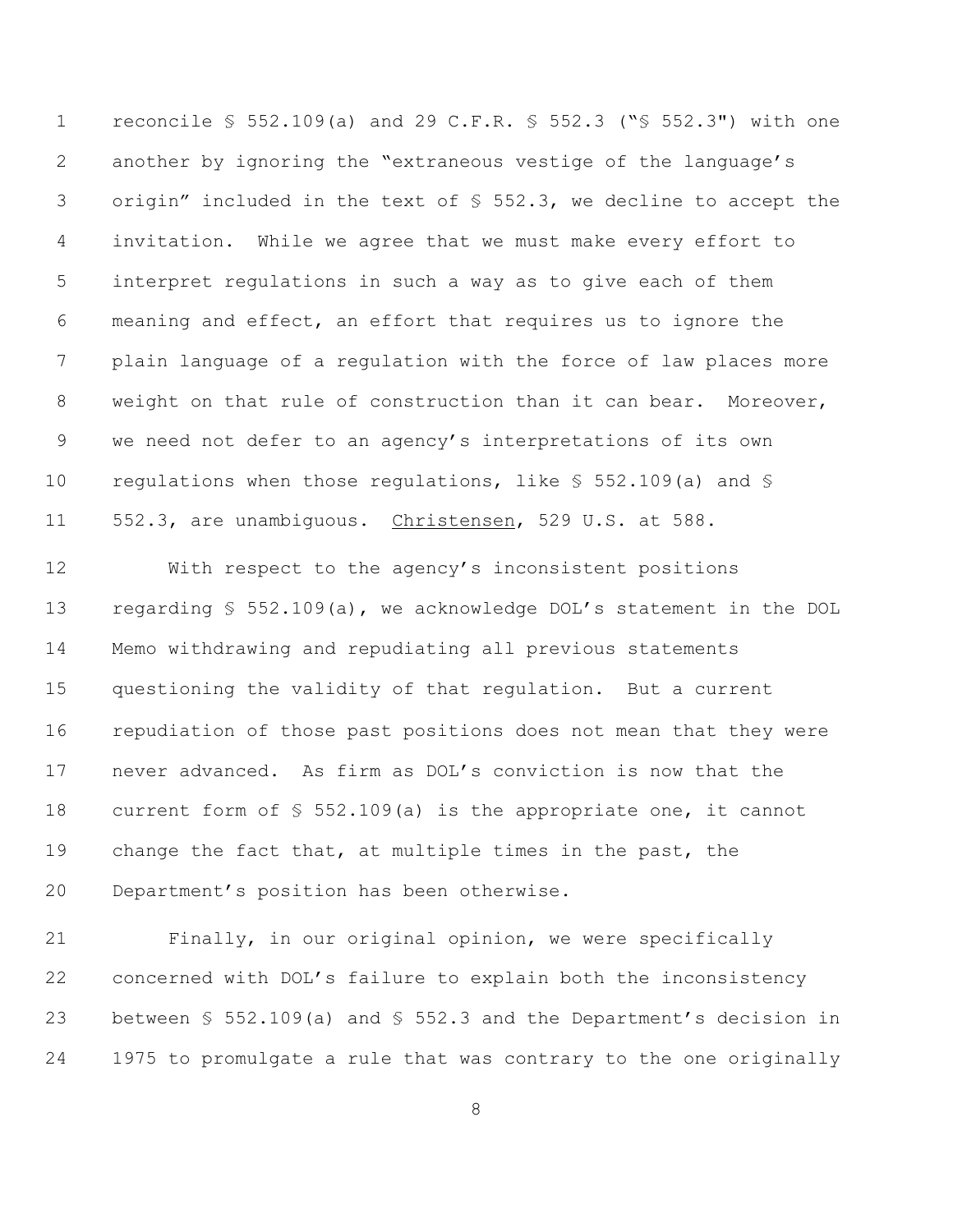proposed. Coke I, 376 F.3d at 134. We acknowledge that the DOL Memo is evidence that the agency has spent some time considering 3 its position with respect to  $$552.109(a)$ . We also recognize that the agency has considered and decided against amending the regulation on several occasions. But these facts do not address our concerns regarding the thoroughness of the original consideration and reasoning that went into the promulgation of § 552.109(a). To be sure, the DOL Memo attempts to explain the inconsistency between § 552.109(a) and § 552.3, but, as noted above, we find this explanation unpersuasive. And with respect 11 to the "about-face," Coke I, 376 F.3d at 134, which the Department performed between the initial notice of proposed rulemaking and the adoption of the regulation in its current form, the DOL Memo is silent. As we pointed out in our March 2004 opinion, the explanation proffered in the Federal Register, see 40 Fed. Reg. 7404, 7405 (Feb. 20, 1975), ignored the plain 17 language of the statute. Coke I, 376 F.3d at 134. The DOL Memo not only fails to acknowledge this faulty reasoning, it actually 19 advances it once more as an argument that the current form of  $\S$  552.109(a) is consistent with the statutory text of 29 U.S.C. § 213(a)(15).

 After reconsidering our 2004 decision in light of the DOL Memo, we find no reason to abandon the reasoning or the results reached in that decision. For the reasons set forth above and in